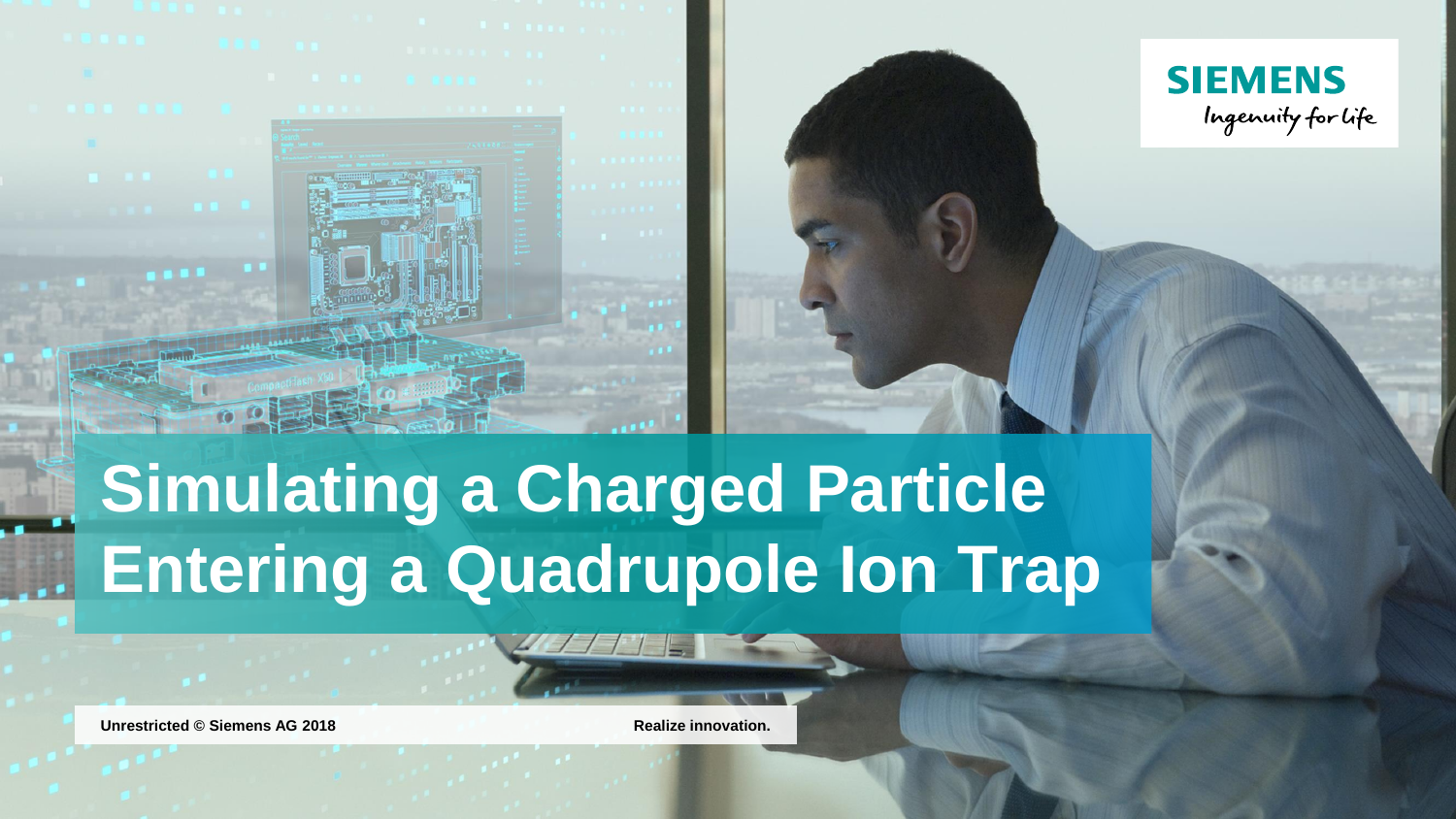## **Simulating a Charged Particle Entering a Quadrupole Ion Trap**

Using ElecNet and the Trajectory Evaluator add-on, the trajectories of charged particles entering a Quadrupole Ion Trap can be simulated.

The results presented are based on a particle with an electric charge (of value -1.6e-29) being placed at the center of the ion trap while the side electrode is subjected to a frequency of 100 Hz.

The electric field strength as well as the position, velocity and acceleration of the particle can be determined.

For more information about this type of ion trap, please visit http://en.wikipedia.org/wiki/Quadrupole\_ion\_trap.



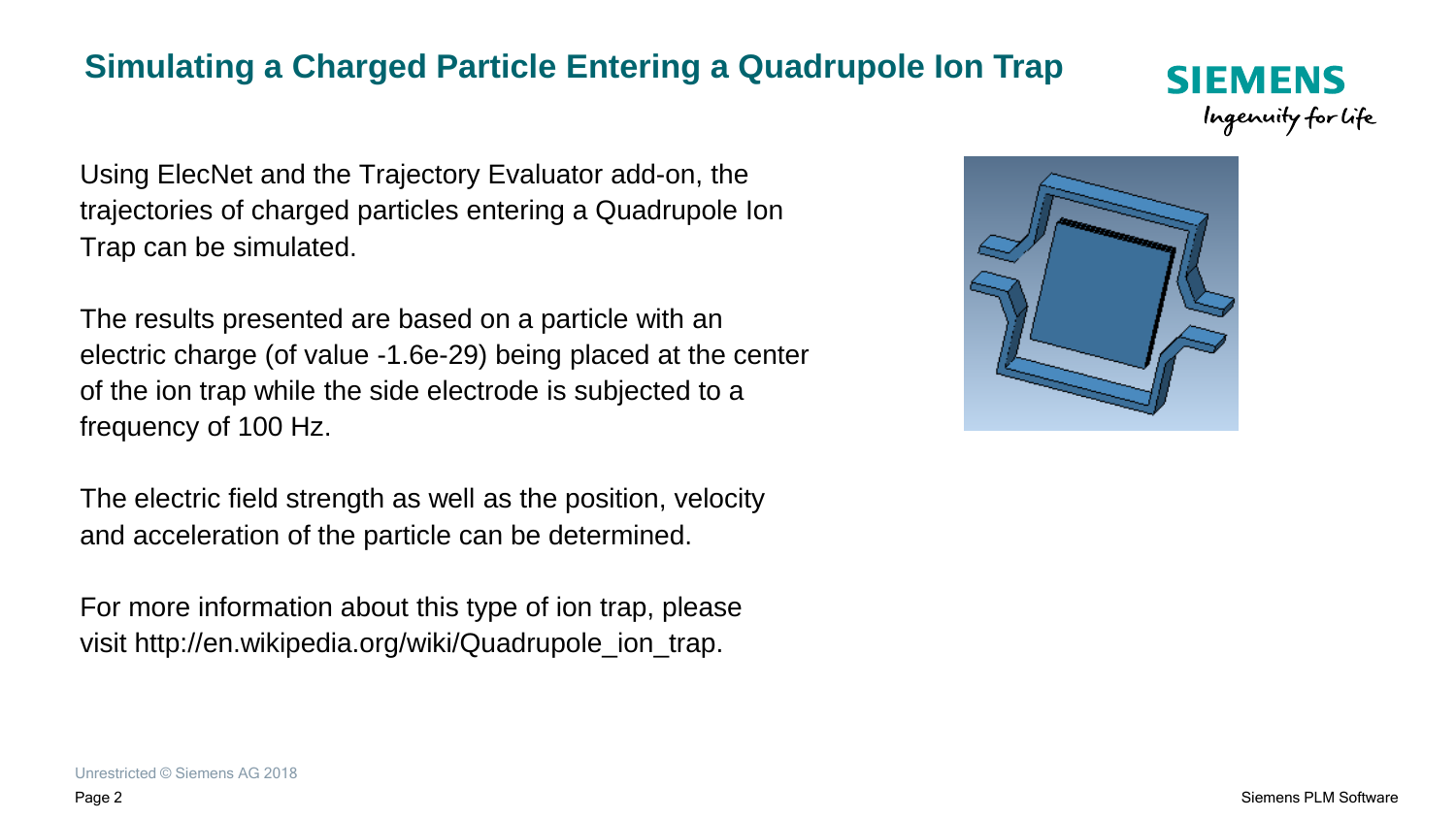## **Schematic of a Ion Trap**



To the right is a schematic representation of the electrostatic solution and particle trajectory expected in a quadrupole ion trap. The device has been modeled using ElecNet with the electrode components set to their initial voltage values: top (0 V), bottom (0 V) and the side (200 V).

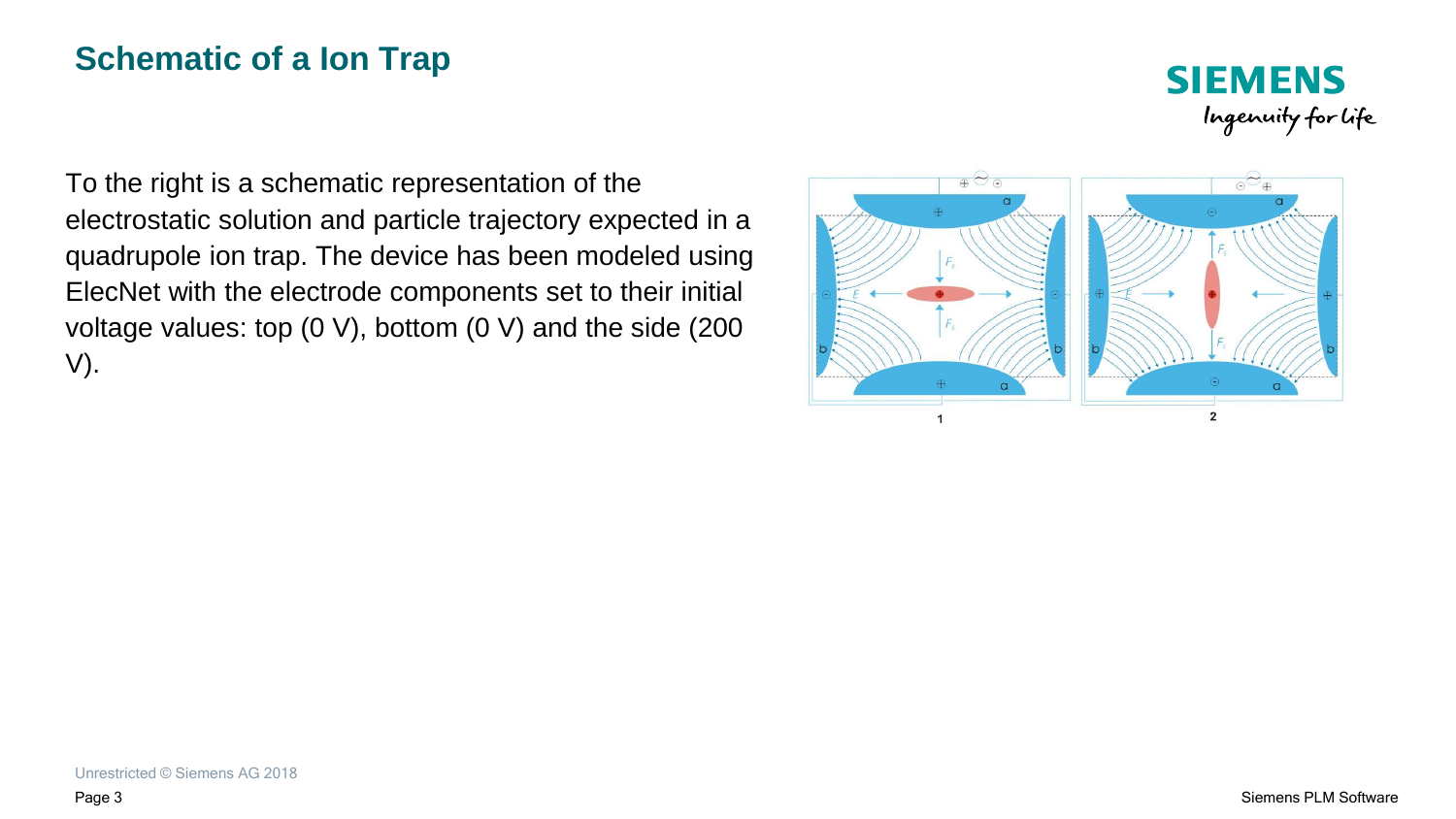### **Electric Charge**



The model has been simulated and a 2D slice taken along the axis of symmetry of the electrostatic simulation of this device, with the magnitude and equipotential lines marked. The dynamics of this charge is tracked as a function of time. The results are shown below.

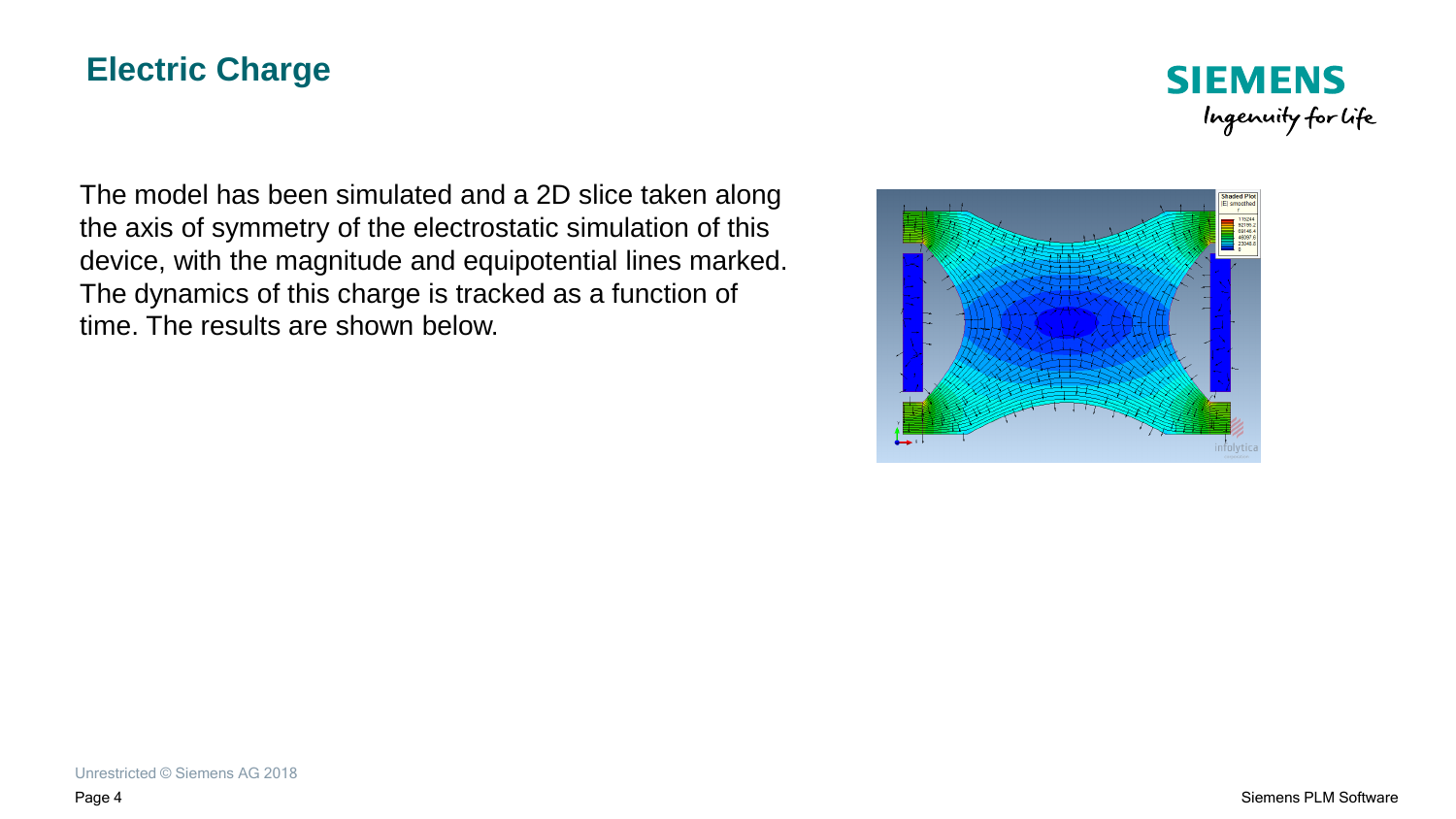# **Position of the Charged Particle along X-axis**



x position of test charge versus time

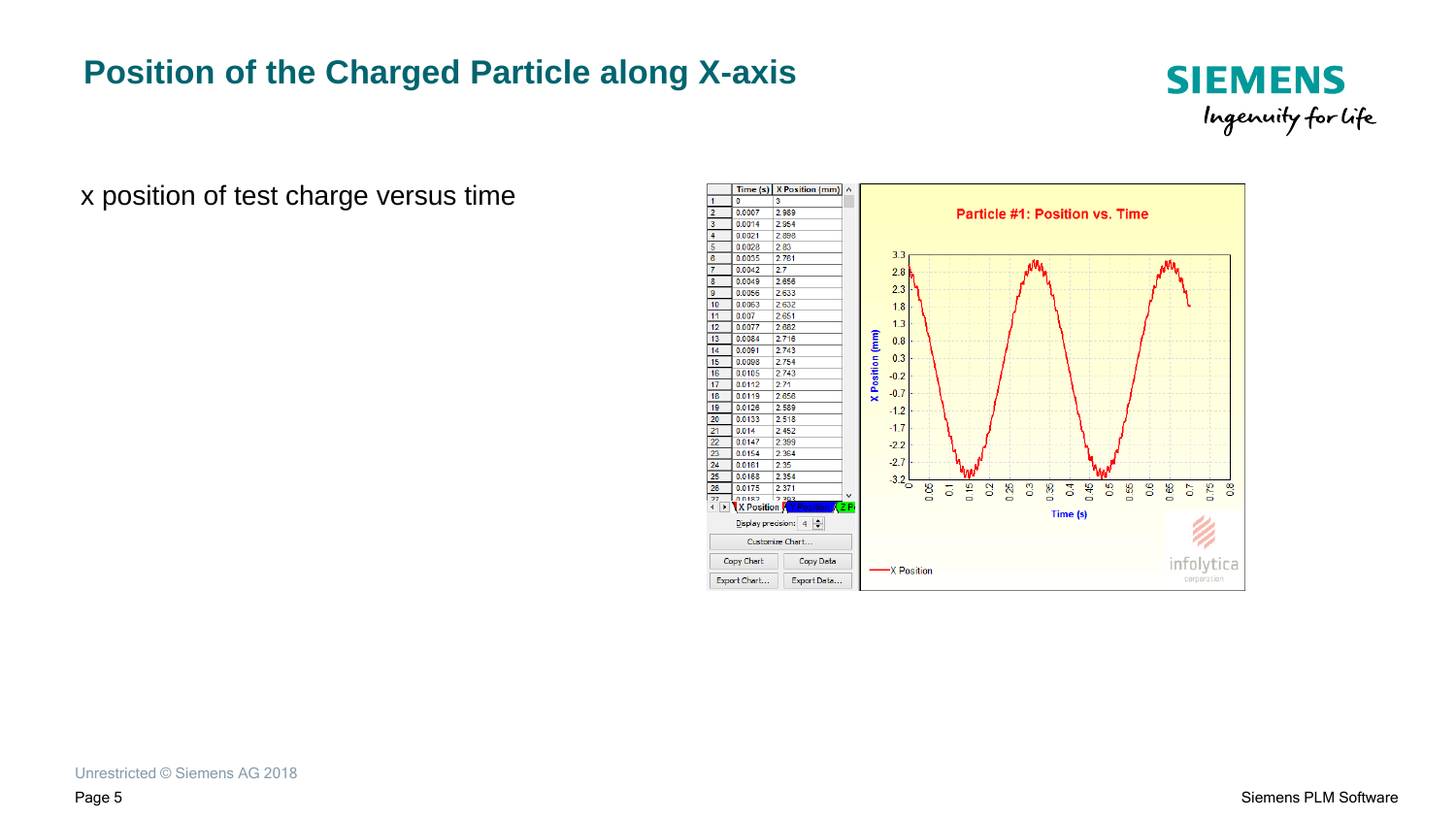### **Position of the Charged Particle along Y-axis**



y position of test charge versus time

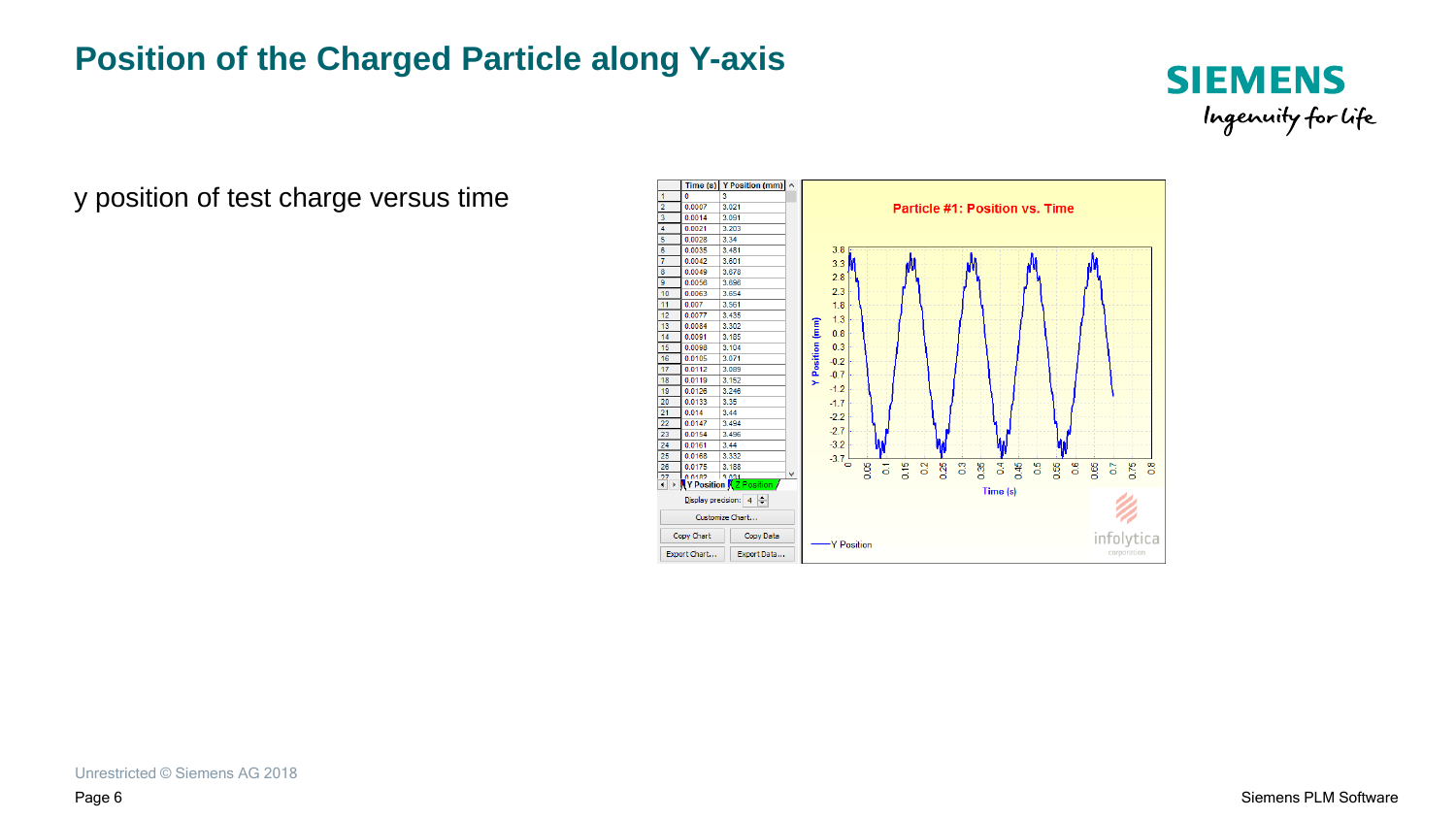### **Velocity along X-axis of the Charged Particle**



x component of charged particle velocity versus time.